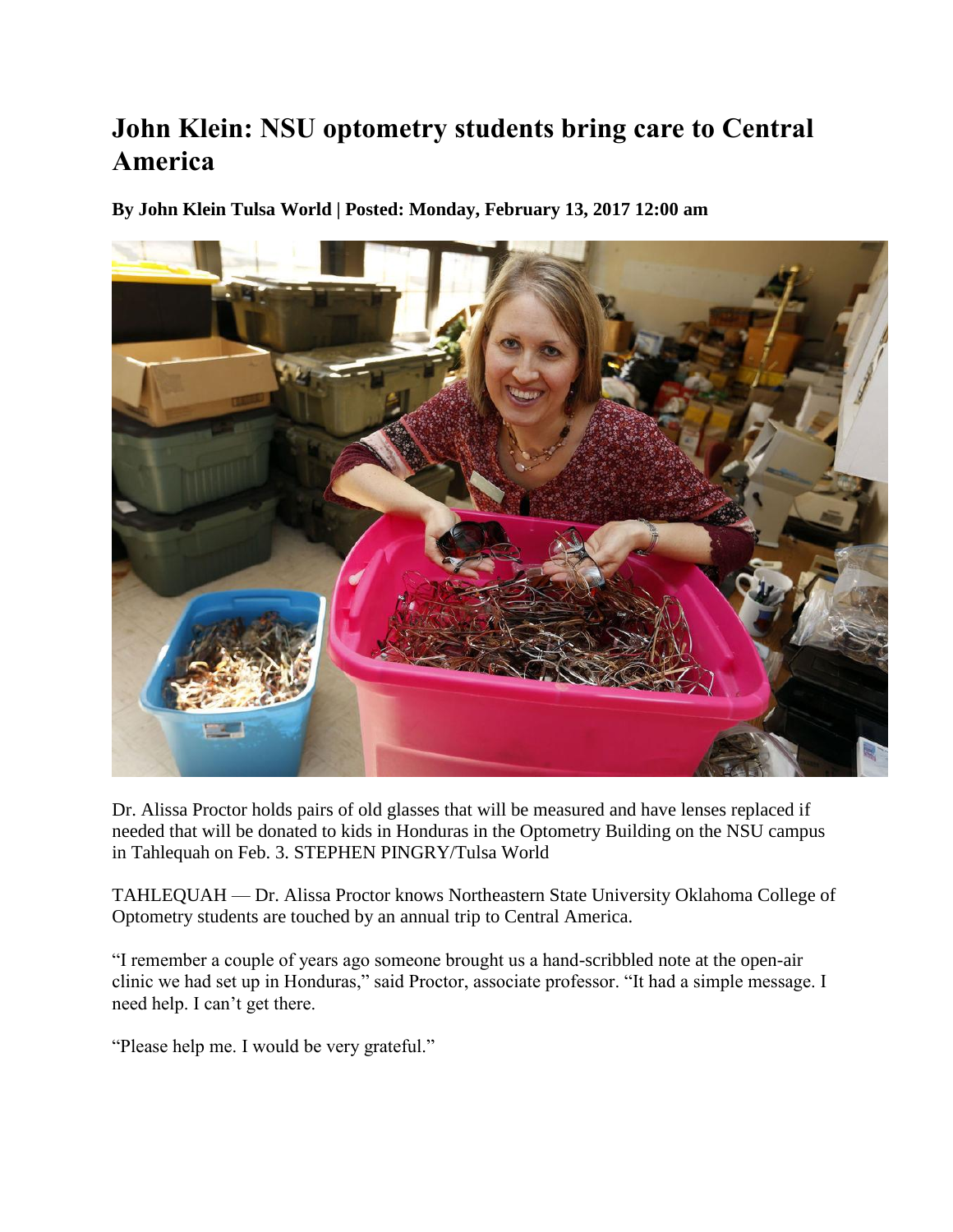So, a couple of NSU optometry students loaded up some equipment, located a car and went to give the man an eye exam.

"The best thing about this, and one of the reasons we have been doing this here at NSU for so long, is because it touches the lives of our students in far more ways than academics," said Proctor. "Yes, it is a fantastic learning experience. We love the real world experience.

"But, one of the great things is that through the years we've had students come home from this trip with amazing stories."

No one knows exactly how many years optometry students from NSU have been going on this spring mission trip but it is considered one of the highlights at the Oklahoma College of Optometry.

Around 17 students, along with three doctors, will make the trip this spring to set up open-air eye exam clinics in Roatan, Honduras.

In four days, students and doctors will see about 1,000 patients.

Through donations of old eyeglasses from Oklahomans, and the contribution of several eyeglass companies, the NSU students will take about 1,200 eyeglasses with them for distribution to patients.

Students at NSU's highly acclaimed Oklahoma College of Optometry have spent months helping to collect, clean and in some cases repair donated eyeglasses.

They load up eye exam equipment, eye drops and all of the items needed for an eye clinic.

"The leading cause of preventable blindness in third world countries is lack of glasses," said Practor. "The people down there have such a need."

In the last 15 years, NSU students and faculty have done mission trips to the Amazon River, Brazil; Sarstun, Guatemala; and Roatan, Honduras.

The last eight years the mission trips have gone to Honduras.

The trips are financed in a number of ways including a \$100,000 endowment to fund the Henry and Jo Ann McCabe Northeastern State University Oklahoma College of Optometry Vision Care International Mission Scholarship.

"All of the students get involved in some way to help make this trip possible," said Proctor. "We encourage them to go back to their communities and try to find charitable contributions, either glasses or financial.

"We have garage sales and bake sales and alumni activities to fund this mission."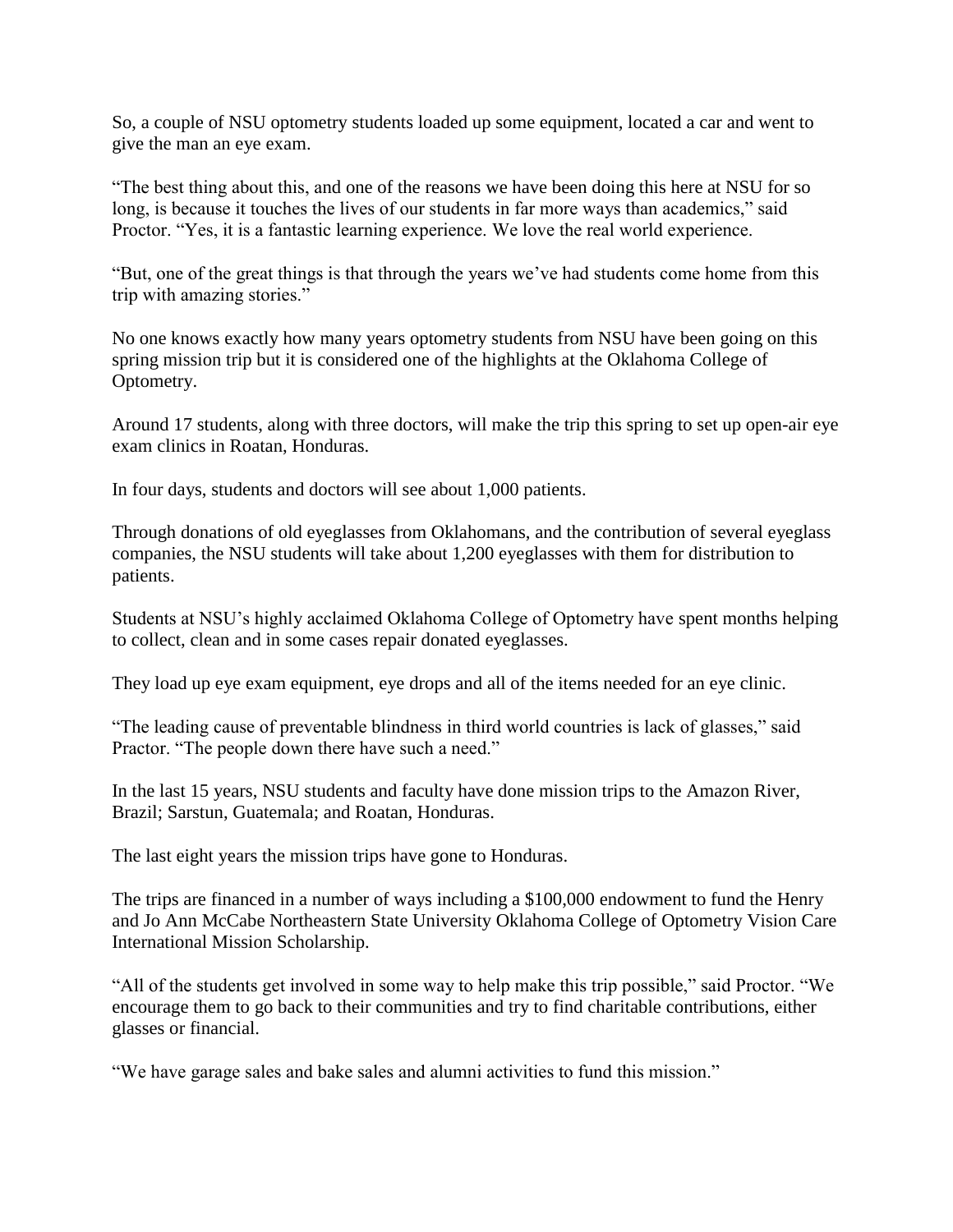There are about 112 students in NSU's Oklahoma College of Optometry, a four-year professional program. Proctor estimates about 50 percent of the students in the optometry program participate in some way to make the mission happen each year.

"They either help us collect or clean or fix the eyeglasses," said Proctor. "They help us pack up the equipment we'll need.

"Many of them have been on the trip and they can help prepare others for the trip."

Students from first-year through fourth-year participate.

"It is the perfect way to take the knowledge our students have gained in the classrooms and clinics and apply it in a way that benefits people that really need our help," said Proctor. "It is an excellent teaching tool.

"We have people that come to our clinics in Honduras with things we never see in our clinics here in the United States. So, it is a useful tool for teaching, too. We tell them before we go on the trip that we want to know what they can do without all of the fancy equipment that we have here."

Proctor has been involved with the program for about 10 years. The mission trip never disappoints.

"I think a lot of students go on this trip with the idea that they are going to be changing lives," said Proctor. "And, in many ways, they are changing lives. They are giving people their eyesight back for the first time or the first time in along time.

"However, what we've found out is that the students often come home a changed person, too. It is life-changing moment for everyone — the people we are able to help and for the students who will never forget it."



Student Britton Adams sits with boxes of old glasses that will be measured and repaired to be donated to kids in Honduras in the Optometry Building on the NSU campus in Tahlequah, on Feb. 3. STEPHEN PINGRY/Tulsa World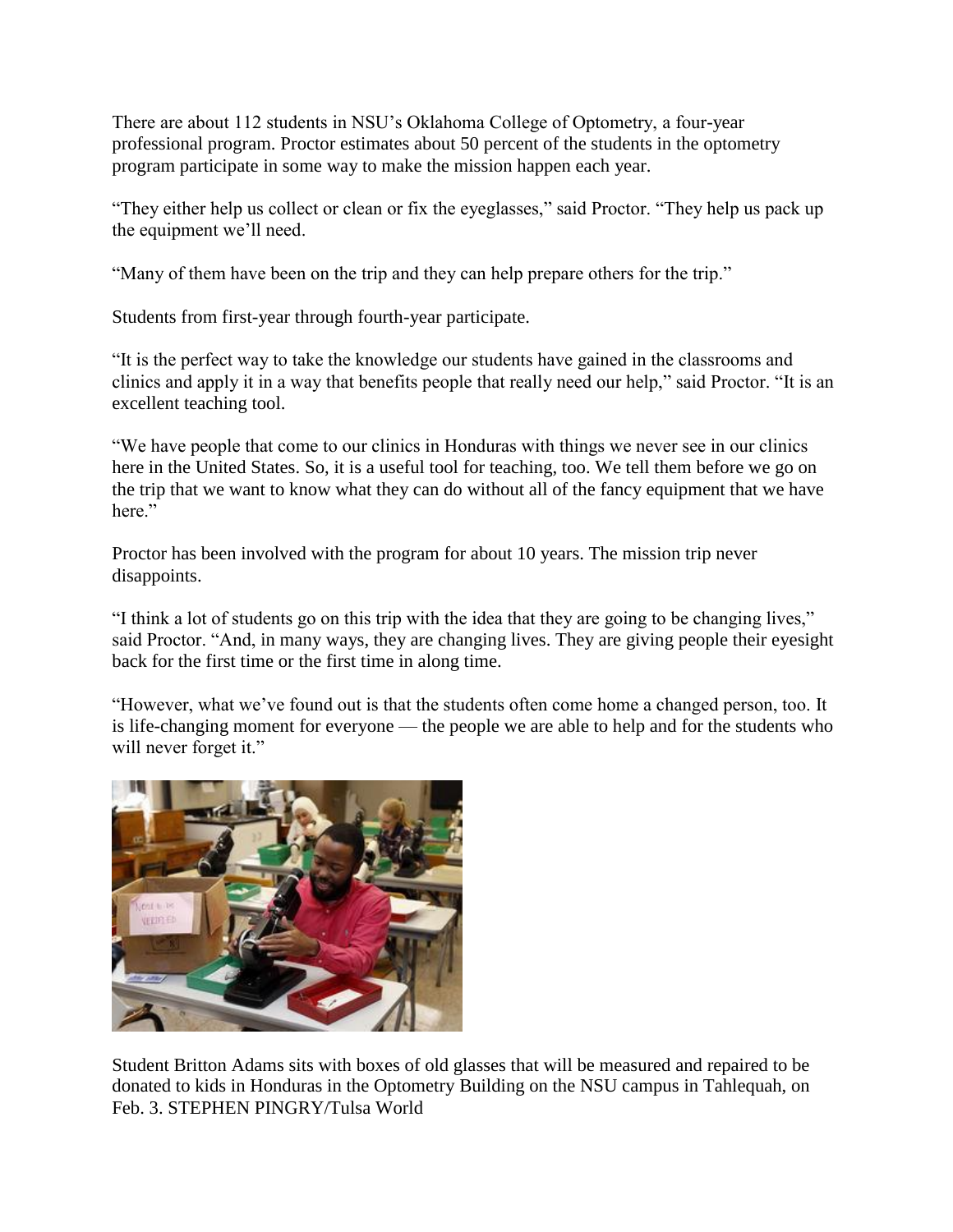

Optometry students from NSU examine patients in Guatemala during a recent trip. This spring, around 17 students, along with three doctors, will make the trip again to set up open-air eye exam clinics in Roatan, Honduras. Courtesy



Optometry students from NSU examine patients in Guatemala during a recent trip. This spring, around 17 students, along with three doctors, will make the again to set up open-air eye exam clinics in Roatan, Honduras. Courtesy